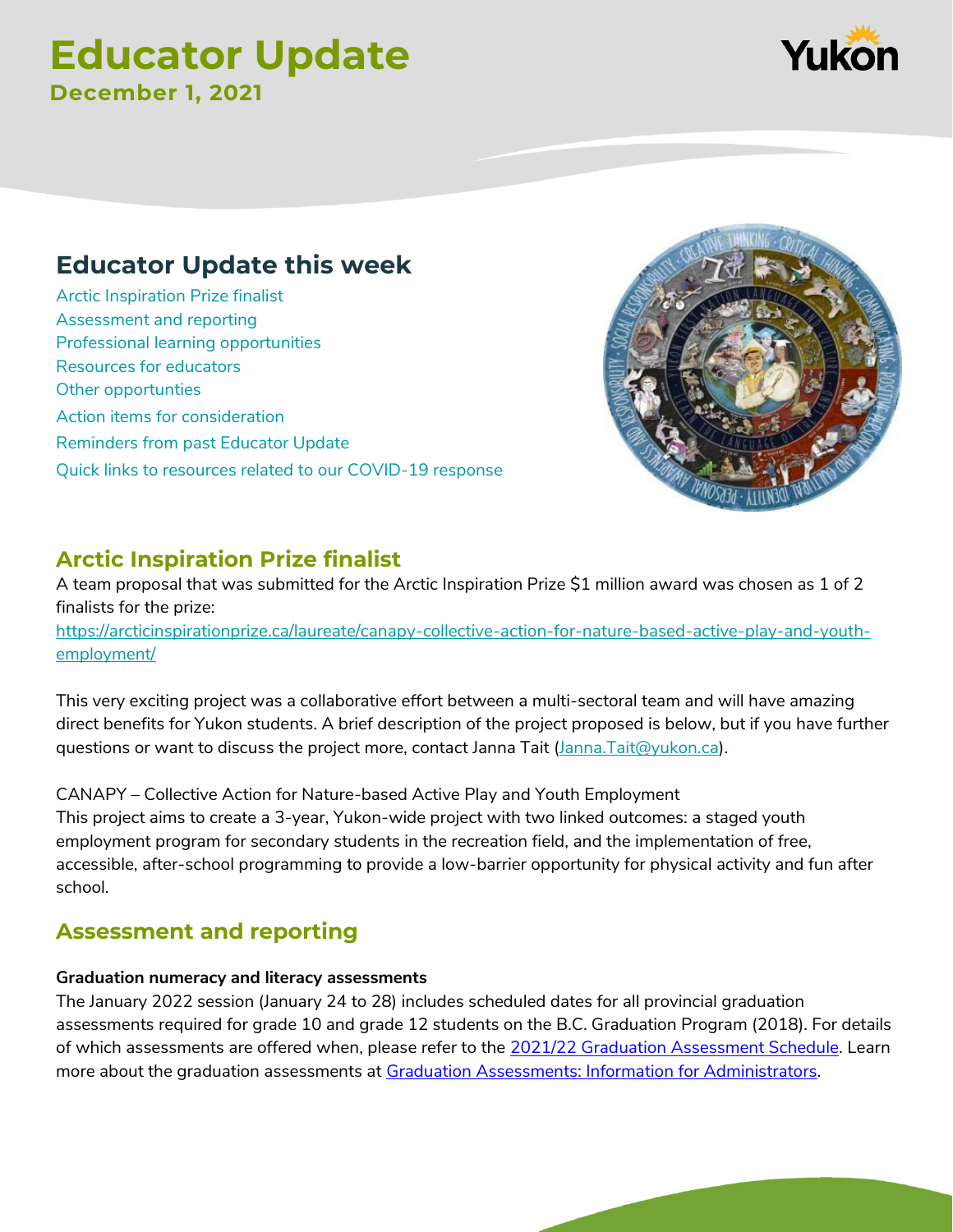The Grade 12 French Immersion Literacy Assessment (Évaluation de littératie de la 12e année-Français langue seconde-immersion) will take place in January 2022. The written component will be on January 25 and the oral component will take place the week of January 17. There will be an online info session about this assessment on Tuesday, December 7, 2021 from 4:30 p.m. to 5:30 p.m. Please contact [Melissa Halpenny,](mailto:melissa.halpenny@yukon.ca) 2<sup>nd</sup> language Curriculum Consultant, to register.

# <span id="page-1-0"></span>**Professional learning opportunities**

#### <span id="page-1-3"></span>**Mental health literacy**

We all have mental health, just as we all have physical health. What is mental health and mental illness? Mental health literacy is important for children, adults and communities. Sessions will assist staff with: understanding mental health and mental illnesses, fostering good mental health and resiliency skills, decreasing stigma associated with mental health, and supporting children and their families in accessing help effectively.

If you are a teacher or EA responsible for teaching and/or supporting mental health curriculum for grade 9 and 10 students, ['The Guide' training](https://mentalhealthliteracy.org/product/mental-health-high-school-curriculum/) may be helpful to you. Please contact Brenda Jenner [\(Brenda.Jenner@yukon.ca](mailto:Brenda.Jenner@yukon.ca) or 867-456-6587) to register for the January 11 training.

#### **Mental health strategies to support students**

Are you interested in learning more about strategies to support your students with mental health? Please register for some upcoming after school sessions to dig deeper into supporting students overall mental health and well-being:

- Wednesday, Dec. 15 from 3:30 p.m. to 5:30 p.m. (online via ZOOM)
- Thursday, Dec. 16 from 3:30 p.m. to 5:30 p.m. (in-person in Whitehorse)

To register – or for more information – contact [Nikki.Krocker@yukon.ca](mailto:Nikki.Krocker@yukon.ca) or 867-332-0631.

### <span id="page-1-1"></span>**Resources for educators**

#### <span id="page-1-2"></span>**Connected North**

Have you signed up for Connected North's free virtual field trips and visits with Indigenous providers? If not, please contact [bsherry@takingitglobal.org](mailto:bsherry@takingitglobal.org) to get added to our booking site or to have your questions answered. [Watch this video](https://drive.google.com/file/d/1gDHNHaU7cSTQWHFZgIik6E2WNow52jgq/view?usp=sharing) to see how easy it is to search and find virtual field trips for your class. You can also see an online menu of sessions in both **[English](https://www.connectednorth.org/menu/) and French**.

#### **A recommendation from a Connected North teacher:**

"I teach Social Studies courses and Connected North has proved to be an invaluable resource. I have booked several sessions, ranging from Indigenous Law to speaking with a Holocaust survivor, that have expanded student understanding. The process of booking sessions is also extremely teacher friendly. I would highly recommend more teachers take advantage of this amazing resource to speak to experts in various fields of study."

Yukon Teacher, Monica Sharma - Secondary